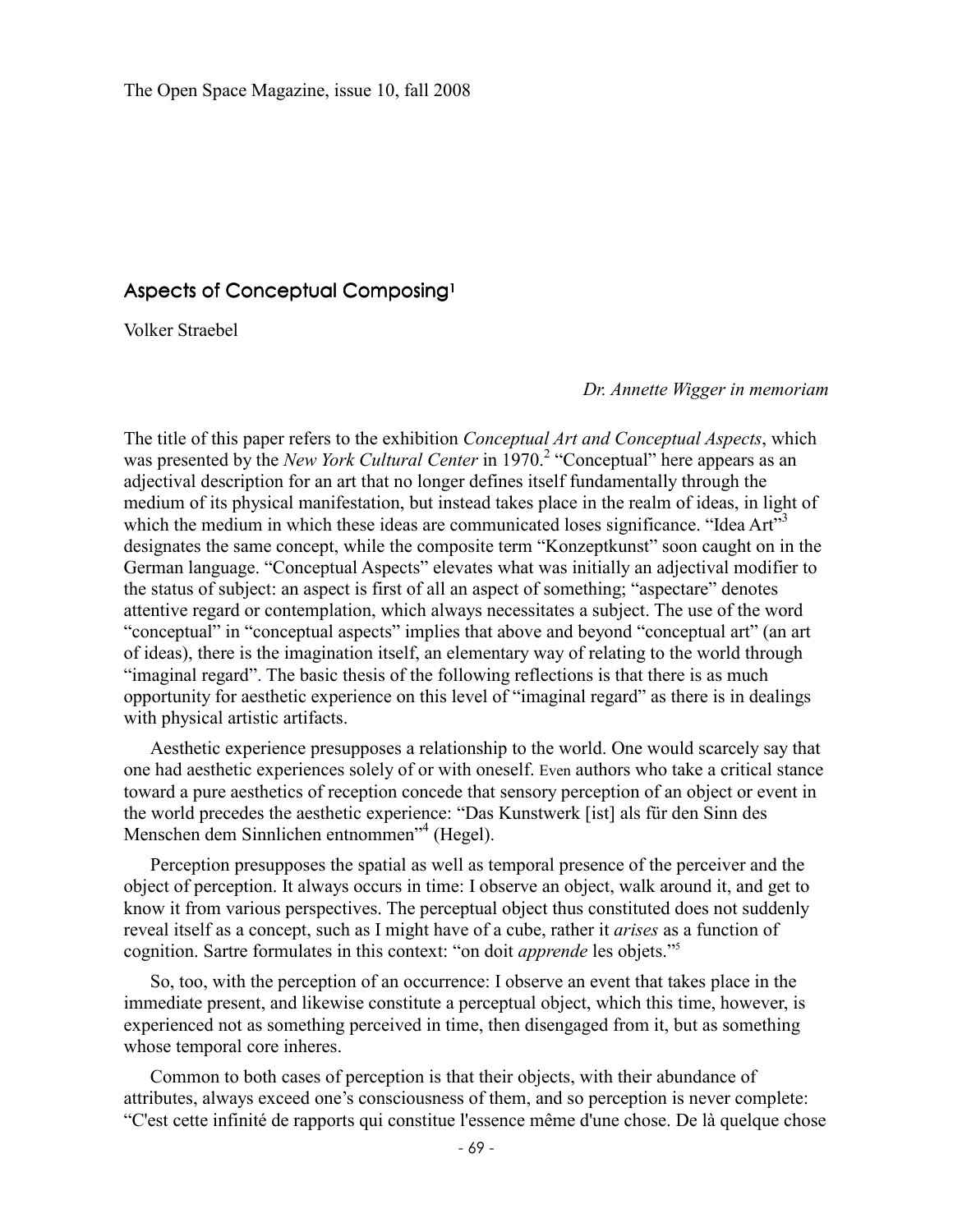de *débordant* dans le monde des 'choses': il y a, à chaque instant, toujours infiniment *plus* que nous ne pouvons voir; pour épuiser les richesses de ma perception actuelle, il faudrait un temps infini."<sup>6</sup> (Sartre).

The image is thus different from the perception inasmuch as it is independent of the immediate presence, indeed even the existence or possibility, of what is imagined. Hume understood images and perceptions as contents of consciousness having different qualities: "Those perceptions, which enter with most force and violence, we may name *impressions*. [...] By *ideas* I mean the faint images of these in thinking and reasoning."<sup>7</sup> As memory or product of the imagination, therefore, the image lacks intensity in comparison with the perception.

Sartre interprets this assessment as a consequence of the illusion of immanence, in which he sees Hume's understanding of consciousness and the contents of consciousness trapped. Namely, if one views consciousness not as "as a place peopled by small imitations [the images]"<sup>8</sup> but as a structure that intends and indicates its objects in various ways (forms of consciousness), the assessment of consciousness and imagination as strong and weak perception no longer holds up. The perceiving consciousness slowly forms an eternally incomplete perceptual object, the imagining consciousness *posits* the imaginal object: "L'objet de la perception déborde constamment la conscience; l'objet de l'image n'est jamais rien de plus que la conscience qu'on en a."<sup>9</sup>

That we can have not only perceptions but also images in an aesthetic mode has been shown most recently by Martin Seel in *Ästhetik des Erscheinens* [*Aesthetics of Appearance*].<sup>10</sup> Even if one would not want to concur with Seel that an aesthetic experience necessarily calls for the special "appearance" of the aesthetic object, the concept of the aesthetic image as an "imagined manifestation" of the sensory encounter (perception) $11$  nevertheless smoothes the way for an aesthetic experience beyond the immediate presence of the perceiver and the perceptual object. With this, it is possible to integrate objects and events (processes) that wholly or partially elude perception, due to their spatial extension, temporal duration or immateriality, into the art idiom.

An installation whose visual and/or acoustic elements go through constant random changes or non-repetitive permutations is an example of a perceptual object that cannot be perceived in its entirety, not just because of the structure of perception, but also due to the way it appears. In this case, every perception remains the perception of an excerpt that will not recur. (That art approaches natural beauty in this structure of essentially inexhaustible materiality is noted here in passing.<sup>12</sup>) But only when the installation is available to experience not just during public opening hours, but all its media can (potentially) be experienced continuously, does it establish a perceptual space whose presence matches the aesthetic imagination. Most long-term installations in public space achieve this, but so do some gallery works that, at the artist's instruction, are not switched off when the gallery is closed.<sup>13</sup>

The aspect of the aesthetic imagination of real presence becomes especially vivid during long but time-limited events having the character of a performance (e.g. *calme étendue* by Wandelweiser composer Antoine Beuger, 1996/97, which lasts up to nine hours<sup>14</sup>). A piece of music of nine hours' duration necessarily eludes perception as a whole. The knowledge of its actual performance at the moment is available to an audience member who is absent from the room solely as an aesthetic image. Here the uncertain element of truth in such a projective image is in antithetical tension to the phenomenological structure of perception and imagination. When I leave the room, I can assume at any given time that the performance is going on, and something is happening in the performance space that follows the score (with which I'm familiar) and/or is related or similar to what I perceived at an earlier moment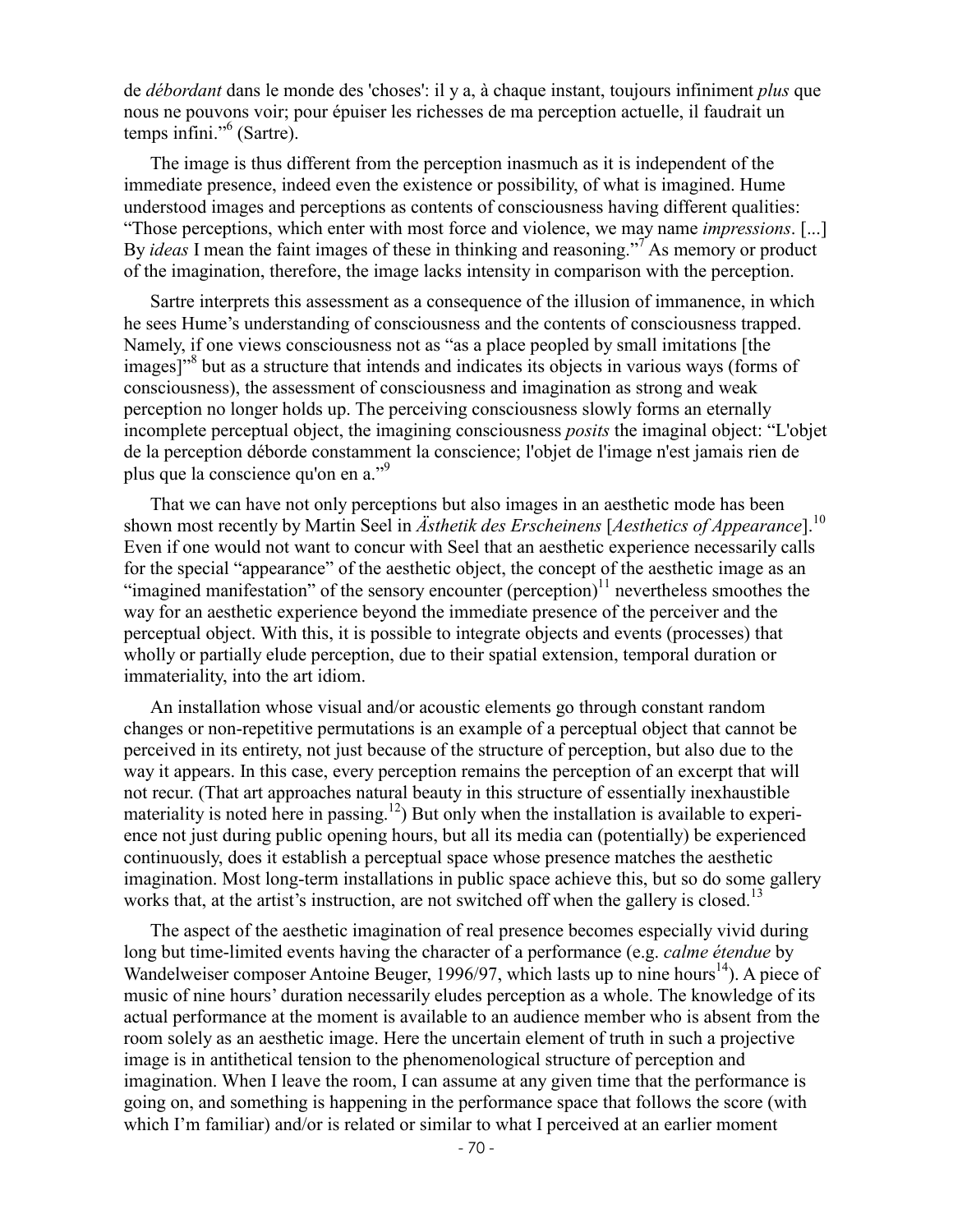during the performance. This uncertainty nonetheless points to the uncertainty of any given *perception*, which can always deceive me. But my imagination cannot.<sup>15</sup> Imagining, as a synthetic act, is always certainty, for rather than telling me something about the world, it is solely the product of my assumptions.

(The contradiction may be aesthetically productive, but it is easily resolved: In imagining, consciousness posits an object that is not (necessarily) present or even existing; perception, on the other hand, posits an object that is necessarily present and able to be experienced through the senses. Projective imagination posits its object as present, but not at the moment, and not existing, and so implies a claim to truth other than that of simple imagination.)

The concept of aesthetic imagination also makes it possible to think about artifacts from different genres, performed at various times and places, as *one* work of art or music. An example of this is the long-term project *3 Jahre – 156 Musikalische Ereignisse – eine Skulptur* by Carlo Inderhees and Christoph Nicolaus,<sup>16</sup> in which the authors establish a temporal sequence that extends over three years. At one-week intervals, premieres of tenminute solo pieces by various composers and interpreters took place in Berlin's Zionskirche, and the arrangement of a 96-piece floor sculpture in the same space was altered. Going beyond the hermeneutic circle, whereby the part can only be understood in the context of the whole, but the whole only as the sum of its parts, here the perceiver's imagination is necessary to integrate the temporally discontinuous, heterogeneous individual elements into a whole. The aesthetic experience is formed in the complex melding of actual perception and recollective and projective imagination. That which takes place during the listening comprehension of a piece of music, the constitution of form in the listener's cognition while it is disengaging from the current present moment, now occurs in relation to a work still more diversified in terms of its media and spatiotemporal structure.

\* \* \*

In the preceding reflections, I have compared sensory experience of the physical artifact, as was characteristic of aesthetic thought since Alexander Baumgarten's *Aesthetica* of 1750, with the aesthetic imagination. In the following, I would like to interrogate this figure of thought in the fields of conceptual music, conceptual art and performance art.

In his treatise *Musica*, Nicolaus Listenius in 1537 differentiated between the *musica practica* of the performance and the *musica poetica* of the composition: "Poetica quae neque rei cognitione, neque solo exercitio contenta, sed aliquid post laborem renquit operis, veluti cum a quopiam Musica aut Musicum carmen conscribitur, cuius fines est opus consumatum et effectum. Consitit enim in faciendo sive fabricando, hoc est, in labore tali, qui post se etiam artifice mortuo opus perfectum et absolutum relinquat."<sup>17</sup> This enhanced the status of the work as musical text relative to the work as performance, and notation was no longer merely instructions for "setting music in motion", but a work in itself. It was a widely held idea among experts and aficionados around 1800 that music does not necessarily require performance.

However, this stance only makes sense in relation to *Tonkunst*, in which elements such as timbre, physical acoustic phenomena, or improvisation play no special role. The *opus perfectum et absolutum* is not solely a music aesthetical category, it also implies certain demands of the artifact under contemplation. Composing music and theoretical discourse about music are in a close reciprocal relationship.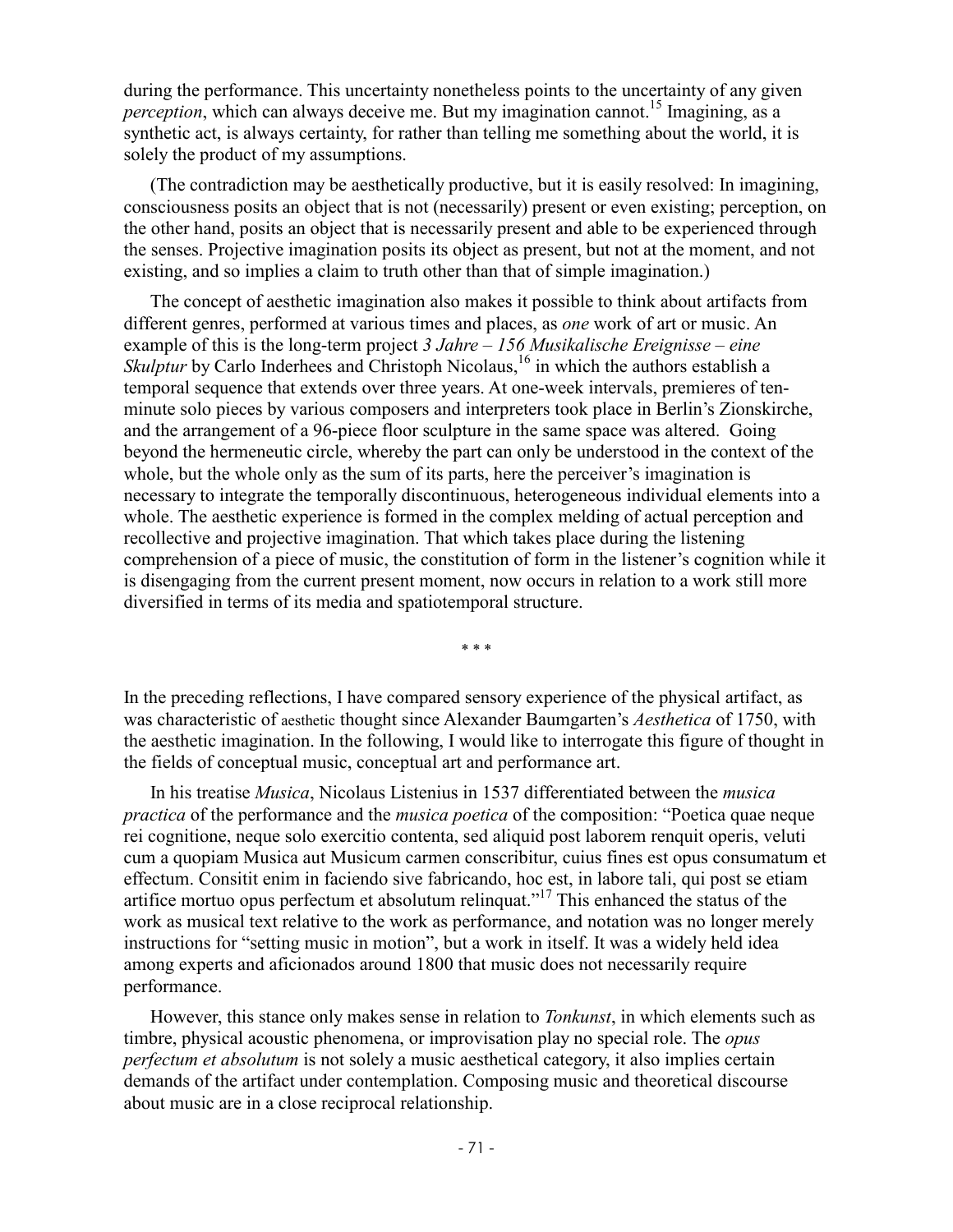The idea that a work does not exhaust itself in performance, that the performance of the work might even be dispensed with, was taken up in the 1960s by exponents of Fluxus and conceptual art. In 1964 Giuseppe Chiari explained that the actions in his piece *La Strada* "may be performed or [a] recording of the performance may be broadcast. Or they may be announced, leaving the spectator [sic] to imagine the auditive events they represent. The author prefers announcing nearly all the actions and performing or broadcasting only a few of them."<sup>18</sup> Four years later, Lawrence Wiener, in a statement that since has become famous, described the basic suppositions of minimal and conceptual art: "1. The artist may construct the piece. 2. The piece may be fabricated. 3. The piece need not be built."<sup>19</sup>

The distinction between the work and the realized object or event, and the differentiation between the author and the person who executes or performs the piece, seem self-evident and not very spectacular in the field of music. In the field of art, however, they portended a scandal. The artist's practical manual skills suddenly lost significance and the unique character of the work was radically called into question. Instead, certificates were created with instructions for carrying out the work, such as the wall drawings of Sol LeWitt. It was no longer an artifact produced by an artist that was being dealt with, but rather the legitimatization, sometimes even the obligation, to realize a concept created by the artist.

The integration of elements of a musical performative aesthetic into the idiom of the visual arts was consummated during the American Happening movement of the 1950s. An important conduit for dissemination was the course in *Experimental Composition* that John Cage gave from 1956 to 1960 at the New School for Social Research in New York, which was attended by the Fluxus artists George Brecht, Al Hansen, Dick Higgins, Allan Kaprow and Jackson Mac Low, and others.<sup>20</sup>

From George Brecht's notebooks one can see that Cage conveyed his thinking using the musical parameters of frequency (pitch), duration, amplitude (volume), overtone structure (timbre) and morphology. Each parameter describes a field of continuous values.<sup>21</sup> Not all the parameters of an event in a piece must be determined in detail – the various parameters may be designed in isolation from one another, a modus operandi wholly indebted to composition practice in serial music. Cage's students were especially fond of pieces in which only the entrances, duration, or frequency of sounds were composed. In *Time-Table Music* by George Brecht,<sup>22</sup> the arrival and departure times in a train station are interpreted as entrance points in minutes and seconds. Each performer (their number and the instrumentation are not prescribed) prepares his/her own part, and performs it with the others in unexpected simultaneity. Precisely concurrent entrances of several different parts are possible.

Al Hansen derived the structure of *Alice Denham in 48 Seconds* from the position of the letters in the name of the then famous centerfold model.<sup>23</sup> Each letter corresponds with the number that denotes its position in the alphabet. The first numeral denotes the number of sounds, the second numeral the number of seconds in which the sounds are produced. In all, there are seven time frames in which certain numbers of sounds are to be played, divided into two movements. But the sum of these durations lasts 28 seconds, not 48, as the title might lead one to assume.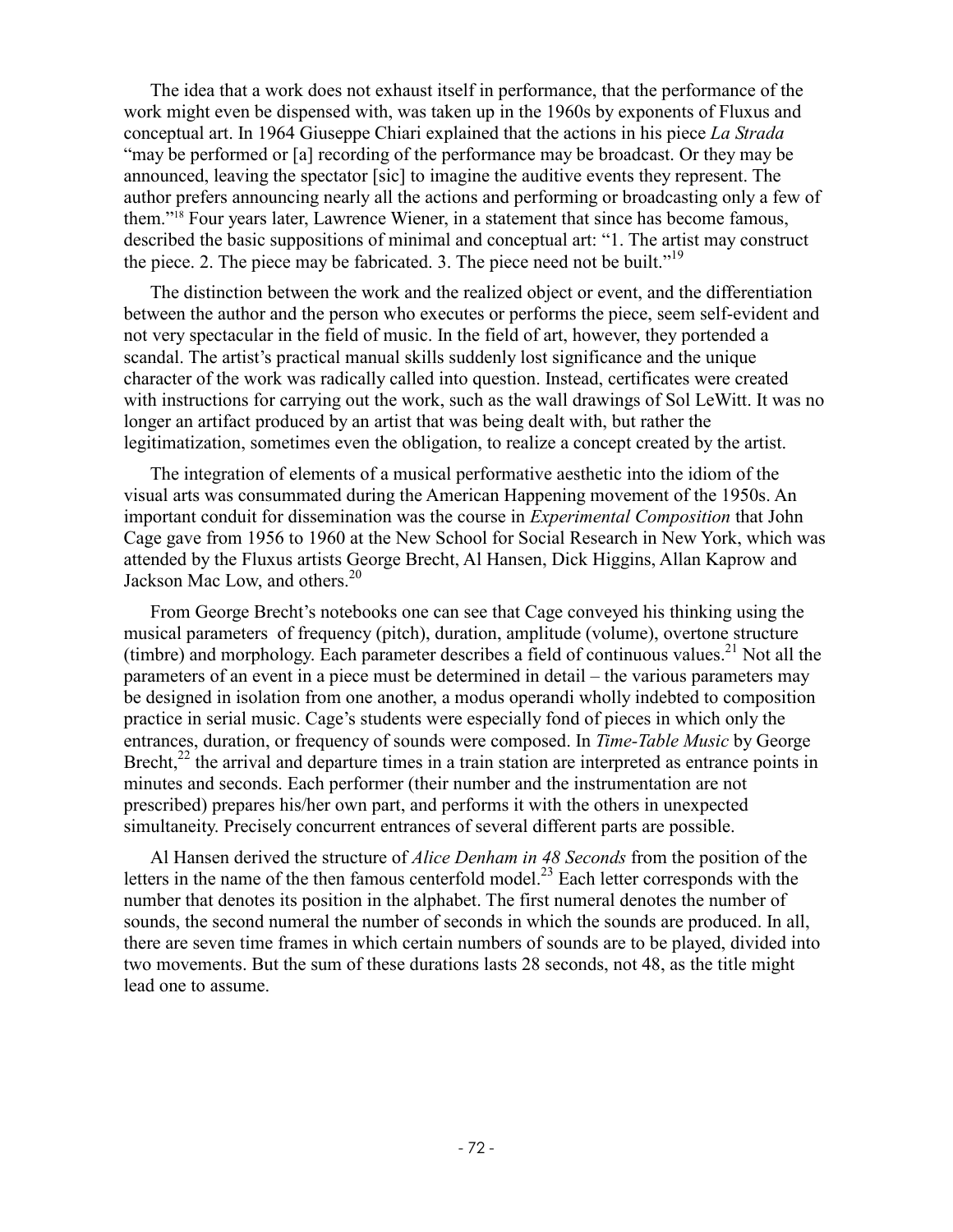## ALICE DENHAM<sup>24</sup>

1, 12, 9, 3, 5; 4, 5, 14, 8, 1, 13

| number of sounds number of seconds |   |
|------------------------------------|---|
|                                    |   |
|                                    |   |
| 2                                  |   |
| 3                                  | 5 |
|                                    |   |
|                                    | 5 |
|                                    |   |
|                                    |   |
|                                    |   |

*Alice Denham in 48 Seconds* had its premiere in the Cage class, where it was done with acoustically interesting toys. The *Audio-Visual-Group*, which came out of the Cage classes, later gave performances that Al Hansen called *Music Happenings*. 25

Two other entrance and duration pieces became famous in the Fluxus concerts of the 1960s, *Solo for Sick Man* and *In Memoriam to Adriano Olivetti* by George Maciunas, both from 1962. Maciunas did not study with Cage, but was quite familiar with his work through contact with the New York art scene. *Solo for Sick Man* lists 16 typical, usually noisy actions of a flu sufferer. Along with this list, there is a table in which seconds are to be filled in. Whether these signify duration or entrance times, and how these numbers are to be generated, remains open.<sup>26</sup> *In Memoriam to Adriano Olivetti* asks performers to use printed rolls of paper from Olivetti adding machines as parts, in such a way that each performer is assigned an action (with or without sound), which he/she performs when the assigned number is reached.<sup>27</sup> Here, though, a continuous pulse is established and simultaneously occurring actions in the timing are probable, since every performer uses another numerical sequence as a score.

These performance pieces by visual artists can be understood as playful tentative steps into the foreign métier of music. But they also testify to the artists' awareness of the performative aspect, which up to then had not been taken into account.

In the notebooks George Brecht filled during the Cage classes at the New School, there is a draft for an unpublished article about *Notation and Performance*. <sup>28</sup> After several discarded attempts, Brecht finally arrives at a description of the relationships between composer, notation, performer, sound and listener in the form of a multidimensional diagram, which surmounts the linear relational structure of earlier models.<sup>29</sup> The *Composer* fixes a composition in *Notation*. This is interpreted by a *Performer* and translated into *Sound* in the performance. It is possible to have performances without an interpreting performer, namely by playing prerecorded music. The *Listener* hears the sound, whereby he/she first constitutes the music in his or her musical experience. But the listener can also read the notation directly. In an earlier model, Brecht also took into account the ambient sounds that enter into the listener's experience. As he defined it in this context: "The composer-performer interaction gives rise to sound free to be experienced. The sound-listener interaction is music."<sup>30</sup>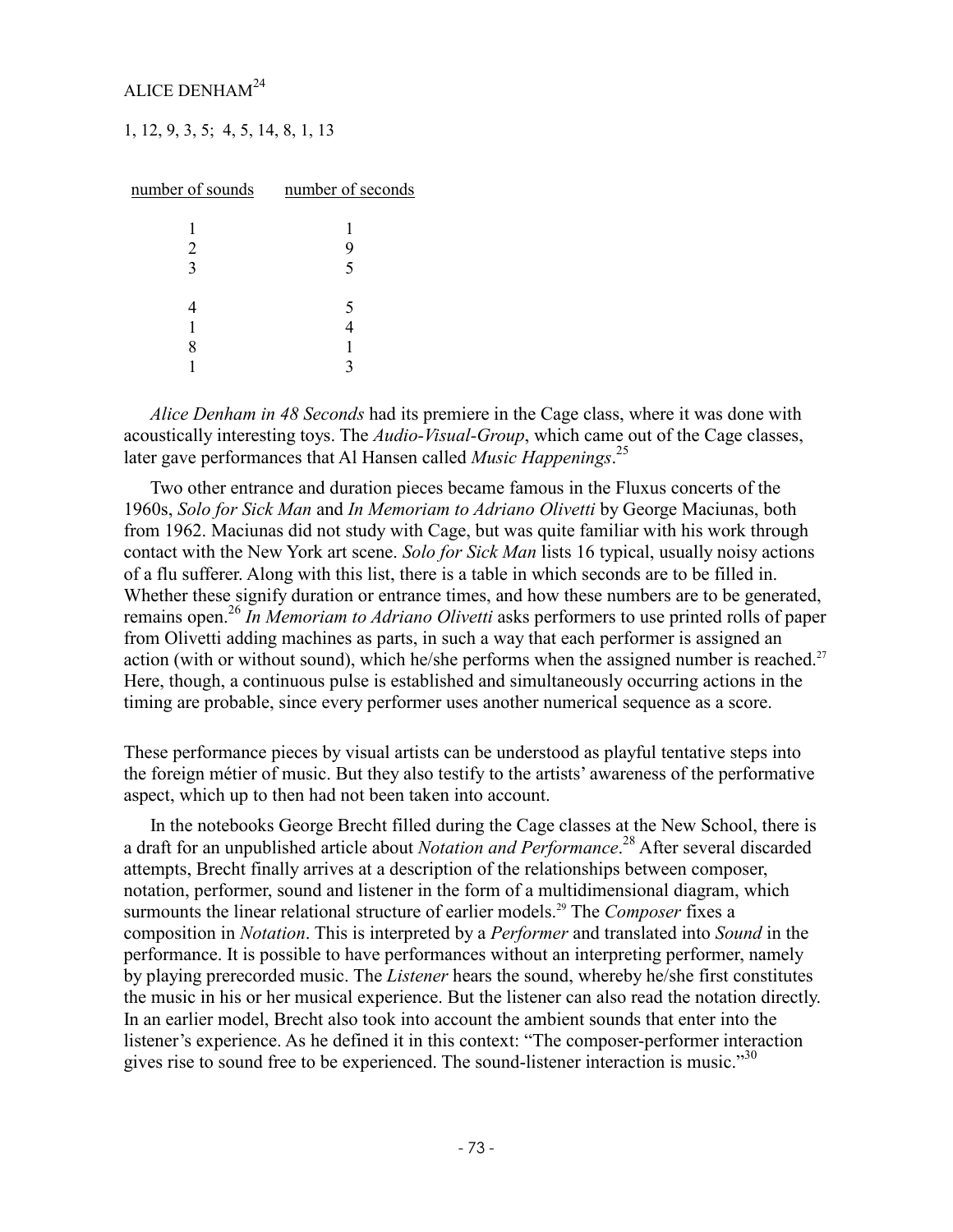

George Brecht, *Notation and Performance*, sketch July 1959, from: *Notebook III*, p. 127

In this thinking about the aesthetics of reception in music, listeners and their perceptions and experience acquire decisive significance. Now "the listener as virtuoso" appears.<sup>31</sup> – "For the virtuoso listener all sounds may be music."<sup>32</sup> In the multidimensional diagram, George Brecht applies the term music solely to the relationship between the listener and the acoustic event. Brecht seems to view other elements of conceptual thinking about music as not necessary to the understanding of music. One is tempted to interpret this stance in light of his *Project in Multiple Dimensions* (1957/58), in which Brecht conceives of his artistic conduct as activity in a multidimensional mediated and semantic space.<sup>33</sup> Music for him – in contrast to John Cage – is not an integrative concept, but the aesthetic reception of acoustic phenomena, only one dimension of a multidimensional artistic situation.

Even before his encounter with Cage, George Brecht had dealt with aspects of chance in art. As a trained chemist, he was familiar with mathematical statistics, and as an artist he, like Pollock, had experimented with the chance application of colors in painting. He crumpled up long lengths of fabric, painted the outer surface, and then observed the result when the fabric was unfolded.<sup>34</sup> So for Brecht, the aleatory openness of the performance pieces created in the Cage classes probably was not a new experience. Brecht's involvement with music was guided much more by the visual artist's interest in critically questioning his own working processes. So he moved from performance pieces on the one hand and objects on the other to their combination in the Event.

In 1959 George Brecht had a solo exhibition at the Reuben Gallery in New York titled *Toward Events*. He later explained this title, commenting that he had been increasingly unsatisfied with the emphasis on the acoustic aspects of a situation and that "The word 'event' seemed closer to describing the total, multi-sensory experience I was interested in than any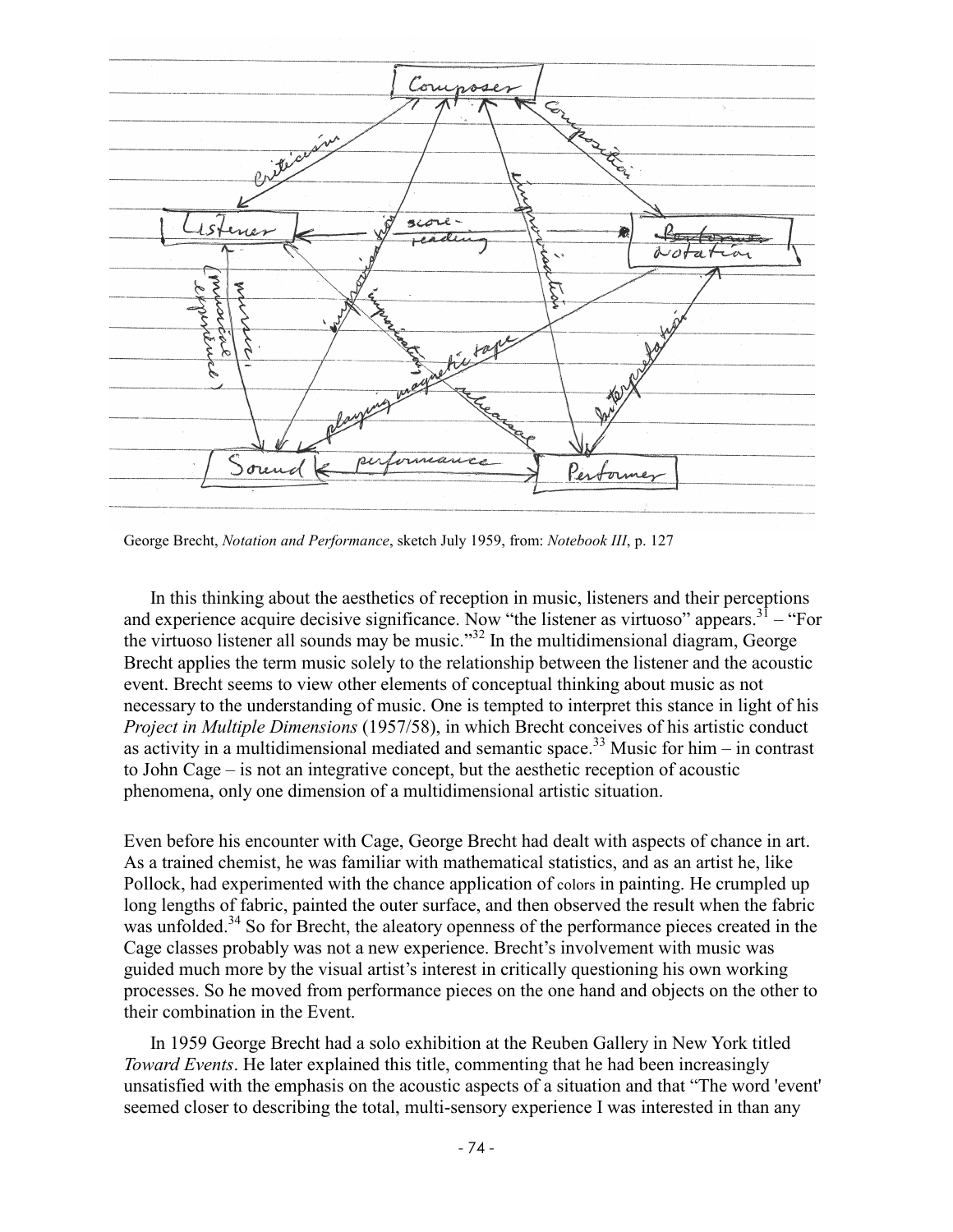other."<sup>35</sup> Among the objects in the exhibition was *The Case*, a picnic basket filled with various objects. The instructions for dealing with the object note: "*The Case* is found on a table. It is approached by one or several people and opened. The contents are removed and used in ways appropriate to their nature. The case is repacked and closed. The event (which lasts possibly 10–30 minutes) comprises all sensible occurrences between approach and abandonment of the case."<sup>36</sup> The visual artist thus integrates his sculpture of the packed picnic basket into a performative situation in which visitors to the exhibit interact with the sculpture in ways prescribed by the artist's score. The recipient becomes a participant.

In other Events, the relation between author, audience, score, object and situation dissolves still further. The *Chair Event* from 1962 describes a sculpture in the form of a verbal score, one which Brecht himself also had (repeatedly) performed:<sup>37</sup>

## CHAIR EVENT

on a white chair

a grater tape measure alphabet flag

black

on spectral colors

Just as with a piece of music, however, the score can also be performed by someone else. Or one reads the score and leaves it to the imagination (as we do now).

And so we return to the phenomenon of the aesthetic imagination. In aesthetic experience, the object disappears behind the image one has of it. This image need not be developed from a physical artifact by the perceiver him/herself, but can be conveyed by other means.

The Zionskirche project by Inderhees/Nicolaus mentioned earlier is communicated by documentation drawn up by the artists. Here the text and the work that can be physically experienced are in an ambivalent relation to each other – for a composer this is not unusual. Unlike scores that serve as instructions for performance, this work-text was created after the conclusion of the project, which cannot be realized again. Members of the audience actualize the idea of the work in their imagination in the mood of the never-to-be-repeated past. The not-now and no-longer of the actualizing imagination become the never-again of the perpetually bygone realization.

Swiss composer Manfred Werder takes this unique character of the performed (not the performance), borrowed from art, to an extreme when he specifies that the extrapolations of his *Stück 1998* [*Piece 1998*] may be played only one time. So not only is the performance unrepeatable, as with performance art that cannot be reproduced, but also that which is played. The listener hears this music knowing that the sound sequences heard will never be played again, and so finds him/herself in a state of heightened presence, thanks to the aesthetic idea of the work communicated qua language. A concept beyond the sound that cannot be experienced through the senses significantly shapes the aesthetic experience. It is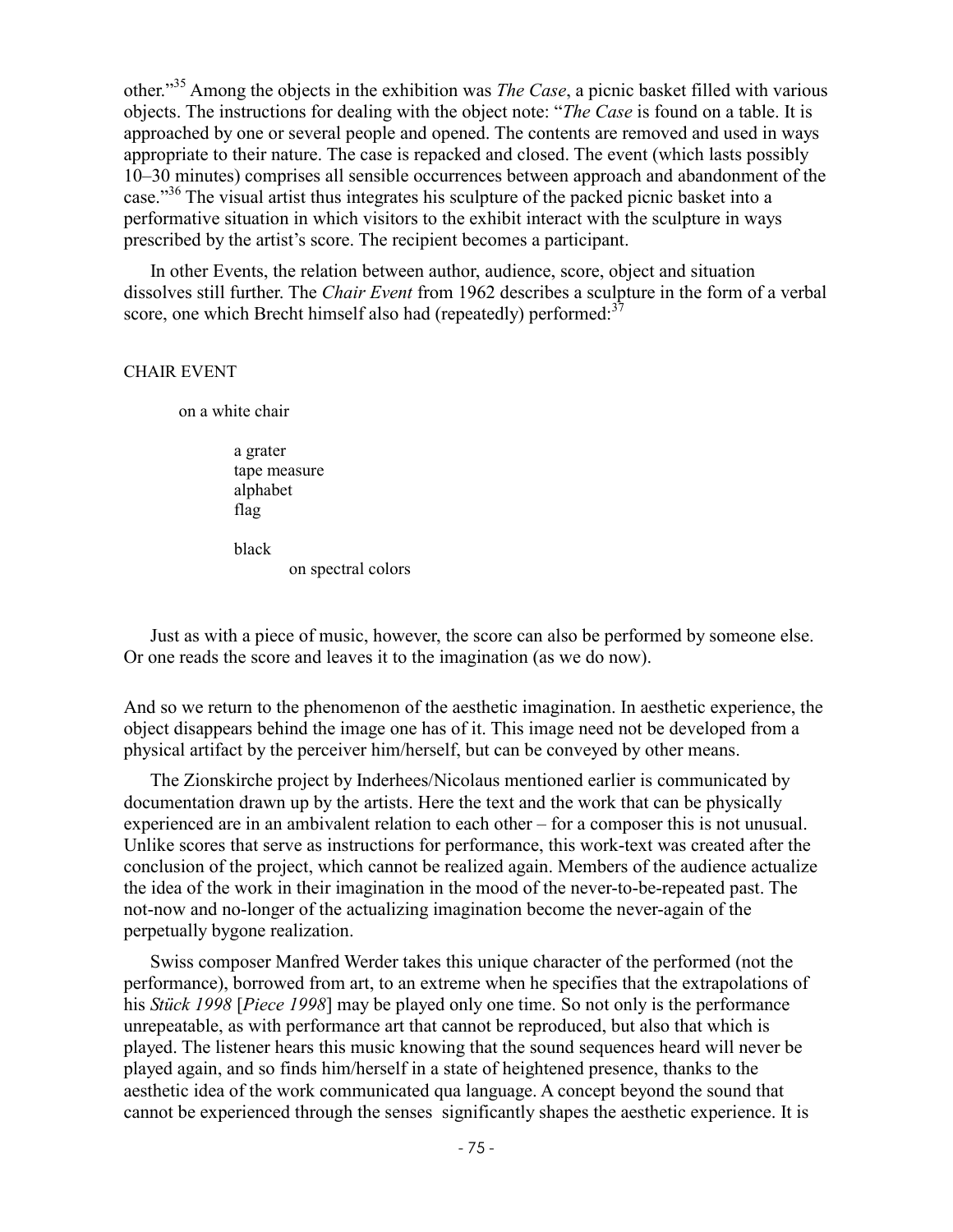in this way that, through their reciprocal relationship with the audience, works of conceptual art and conceptual music overcome their self-contained objectification and become what they are in the movement between the perceiving and imagining consciousness.

## References

- Adorno, Theodor W. Aesthetic Theory. Translated by Robert Hullot-Kentor. Edited by Gretel Adorno and Rolf Tiedemann. London, New York: Continuum, 2004.
- –––––– *Ästhetische Theorie*. Edited by Gretel Adorno and Rolf Tiedemann. Frankfurt am Main: Suhrkamp, 1973.
- Altshuler, Bruce. "*The Cage Class*." In *FluxAttitudes*, edited by Cornelia Lauf and Susan Hapgood, 17-23. Gent: Imschoot Uitgevers, 1991.
- Battcock, Gerogy, ed. *Idea Art. A critical anthology*. New York: Dutton, 1973.
- Brecht, George. *Notebooks I-III*. Edited by Dieter Daniels. Köln: Walther König, 1991.
	- –––––– "*From 'Project in Multiple Domensions'*." In *An Introduction to George Brecht's Books of the Tumbler on Fire*, edited by Henry Martin, 126-27. Bologna: Multhipla Edizioni, 1978.
- –––––– "*The Origin of Events*." In *Happenings & Fluxus*, edited by H. Sohm, unpag. Köln: Kölnischer Kunstverein, 1970.
- –––––– "*Toward Events*." In *Happenings & Fluxus*, edited by H. Sohm, unpag. Köln: Kölnischer Kunstverein, 1970.
- Brecht, George, and Irmelie Lebeer. "*An Interview with George Brecht*." In *An Introduction to George Brecht's Books of the Tumbler on Fire*, edited by Henry Martin, 83-89. Bologna: Multhipla Edizioni, 1978.
- Chiari, Giuseppe. "*La Strada*." In *George Maciunas und Fluxus-Editionen*. Köln: Galerie und Edition Hundertmark, 1992.
- Dreher, Thomas. *Performance Art nach 1945. Aktionstheater und Intermedia*. München: Fink, 2001.
- Friedman, Ken, ed. *Fluxus Performance Workbook*. Trondheim: El Djarida, 1990.
- Hansen, Al. *A primer of happenings & time/space art*. New York: Something Else Press, 1965.
- Hegel, G. W. F. *Vorlesungen über die Ästhetik*. Frankfurt am Main: Suhrkamp, 1992.
- –––––– *Aesthetics. Lectures in Fine Art*. Translated by T. M. Knox. Oxford: Oxford University Press, 1975.
- Hume, David. *A Traetise of Human Nature*. London: John Noon, 1739. Reprint, Oxford 1888.
- Jenkins, Janet, ed. *In the Spirit of Fluxus*. Minneapolis (Minnesota): Walker Arts Center, 1993.
- Knapstein, Gabriele. *George Brecht: Events*. Berlin: Wiens, 1999.
- Listenius, Nicolaus. *Musica. Ab authore denuo recognita multisque novis regulis et exemplis adaucta. Norimbergae apud. Johan. Petreium anno 1549*. Berlin: Breslauer, 1927.
	- –––––– *Music*. Translated by Albert Seay. Colorado Springs (Colorado): Colorado College Music Press, 1975.
- New York Cultural Center, ed. *Conceptual Art and Conceptual Aspects*. New York, 1970.
- Sartre, Jean-Paul. *The Imaginary. A Phenomenological Psychology of the Imagination*. Translated by Jonathan Webber. London, New York: Routledge, 2004.
- –––––– *L'Imaginaire. Psychologie-phénoménologique de l'imagination*. Paris: Gallimard, 1940.
- Seel, Martin. *Ästhetik des Erscheinens*. Frankfurt am Main: Suhrkamp, 2003.
- Straebel, Volker. "*Wahrnehmung, Vorstellung und Erfahrung. Phänomenologische Überlegungen zur ästhetischen Vorstellung*." In *Programm*, edited by Donaueschinger Musiktage, 44-51. Saarbrücken: Pfau, 2003.
- –––––– "3 Jahre 156 Musikalische Ereignise eine Skulptur." *Dissonanz* (1999).
- –––––– "Horizont Und Himmel." *Frankfurter Allgemeine Zeitung*, 2002/02/27 2002, 4.
- Weiner, Lawrence. "*[untitled statement]*." In *January 5-31, 1969*, unpag. New York: Seth Siegelaub, 1969.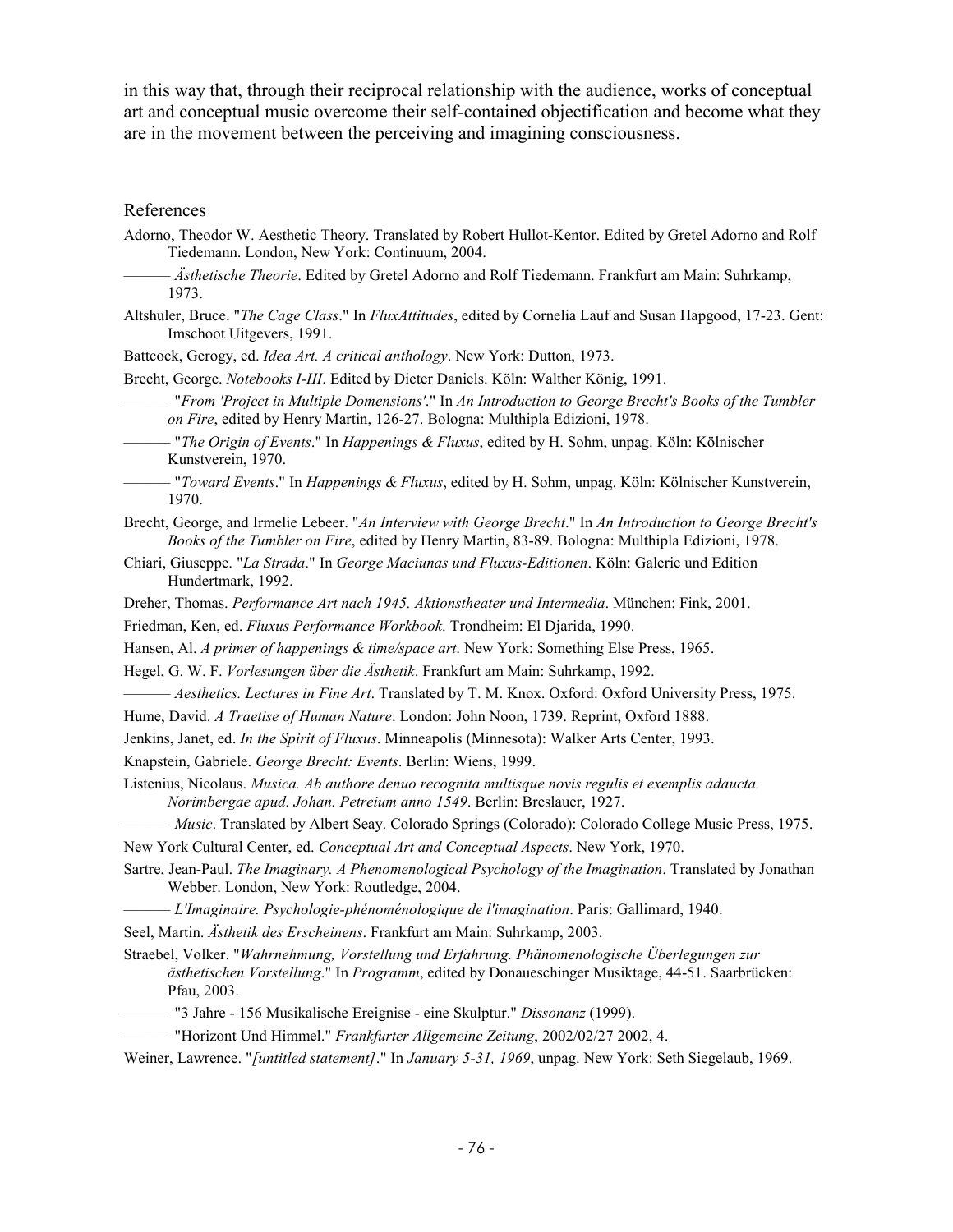<sup>1</sup> The first part of this paper is based on reflections that I first set out in the essay *Wahrnehmung*, *Vorstellung und Erfahrung. Phänomenologische Überlegungen zur ästhetischen Vorstellung* in the program book of the Donaueschinger Musiktage 2003. An earlier version was presented at the concert series of contemporary music ensemble *incidental music* in Berlin, Germany in 2005. Translation from the German by AK Lerner.

2 New York Cultural Center (ed.): *Conceptual Art and Conceptual Aspects*. New York 1970.

3 cf.: Gregory Battcock, *Idea Art. A critical Anthology*. New York: Dutton, 1973.

-

4 G. W. F. Hegel, *Vorlesungen über die Ästhetik*. Frankfurt am Main: Suhrkamp, 1992: vol. 1, p. 52. "The work of art, as being for apprehension by man's senses, is drawn from the sensuous sphere." Hegel: *Aesthetics. Lectures in Fine Art*. Trans. T. M. Knox. Oxford: Oxford University Press, 1975, p. 32.

5 Jean-Paul Sartre, *L'Imaginaire. Psychologie-phénoménologique de l'imagination*. Paris: Gallimard, 1940, p. 18. "One must *learn* objects" Sartre, *The Imaginary. A Phenomenological Psychology of the Imagination*. Trans. Jonathan Webber. London, New York: Routledge, 2004, p.8.

 $<sup>6</sup>$  Sartre, *L'Imaginaire*, p. 20; emphasis in original – "It is this infinity of relations that constitutes the very</sup> essence of a thing. Hence, a kind of overflowing in the world of 'things': there is, at every moment, always infinitely more than we can see; to exhaust the richness of my current perception would take an infinite time." Sartre, *The Imaginary*, p. 9.

7 David Hume, *A Treatise of Human Nature*, ed. L. A. Selby-Bigge. London: John Noon, 1739 (Reprint Oxford: Clarendon Press, 1888), p.1.

8 cf. Sartre, *L'Imaginaire*, p. 14 – "Nous nous figurions la conscience comme un lieu peuplé de petits simulacres." –"We depicted consciousness as a place peopled with small imitations and these imitations were the images." Sartre, *The Imaginary*, p. 5.

<sup>9</sup> Sartre, *L'Imaginaire*, pp. 20-21. "The object of perception constantly overflows consciousness; the object of an image is never anything more than the consciousness one has of it." Sartre, *The Imaginary*, p.10.

<sup>10</sup> Martin Seel, *Ästhetik des Erscheinens*. Frankfurt am Main, Suhrkamp 2003: especially pp. 120-131.

<sup>11</sup> Martin Seel, *Ästhetik*, p. 131, and elsewhere: "Immer aber zeichnet sich das ästhetische Vorstellen durch eine imaginierte sinnliche *Gegenwärtigkeit* des Vorgestellten aus. " (op. cit., p. 125; emphasis in original) – "But the aesthetic imagination always is characterized by the imagined sensory *presence* of what is imagined."

<sup>12</sup> It was Adorno who, rejecting Hegel, rehabilitated the concept of natural beauty in aesthetic discourse: "Kunst ahmt nicht Natur nach, auch nicht einzelnes Naturschönes, doch das Naturschöne an sich. Das nennt, über die Aporie des Naturschönen hinaus, die von Ästhetik insgesamt. Ihr Gegenstand bestimmt sich als unbestimmbar, negativ." (Theodor. W. Adorno, *Ästhetische Theorie*, eds. Gretel Adorno and Rolf Tiedemann. Frankfurt am Main: Suhrkamp, 1973, p. 113.) – "Art does not imitate nature, not even individual instances of natural beauty, but beauty as such. This denominates not only the aporia of natural beauty, but the aporia of aesthetics as a whole. Its object is determined negatively, as indeterminable." (Adorno: *Aesthetic Theory*. Trans. Robert Hullot-Kentor. London, New York: Continuum 2004, p. 94.)

<sup>13</sup> An example of this is the sound installation, signed as a "sound drawing", Möwe [Seagull] by Akio Suzuki in the SFB Sound Gallery in February 2002. Cf. Volker Straebel, *Horizont und Himmel*, in: Frankfurter Allgemeine Zeitung Feb. 27, 2002, Berliner Seiten BS4.

<sup>14</sup> The individual parts are published by Edition Wandelweiser: Haan 1996, 1997.

<sup>15</sup> cf. Sartre, *L'Imaginaire*, p. 21. Sartre, *The Imaginary*, p.10.

<sup>16</sup> Documentation in Selbstverlag der Künstler, Berlin and Munich 2000, cf. also Volker Straebel, *3 Jahre – 156 Musikalische Ereignisse – eine Skulptur*, in: Dissonanz Nr. 62 (November 1999).

<sup>17</sup> Nicolaus Listenius, *Musica. Ab authore denuo recognita multisque novis regulis et exemplis adaucta.* Norimbergae apud. Johan. Petreium anno 1549, ed. Georg Schünemann. Berlin: Breslauer 1927: unpag. caput I. – "Poetic is that which is not content with just the understanding of the thing nor with only its practice, but which leaves something more after the labor of performance, as when music or a song of musicians is composed by someone whose goal is total performance and accomplishment. It consists of making or putting together more in this work which afterwards leaves the perfect and absolute." Nicolaus Listenius, *Music*. Trans. Albert Seay. Colorado Springs (Colorado): Colorado College Music Press, 1975, p.3.

<sup>18</sup> Giuseppe Chiari, *La Strada*, in: *George Maciunas und Fluxus-Editionen*. Cologne: Galerie und Edition Hundertmark, 1992, one of 20 unnumbered cards.

<sup>19</sup> Lawrence Weiner, *[untitled statement]*, in*: January 5-31, 1969*. Exhibition catalogue Seth Siegelaub, New York 1969, unpag.

<sup>20</sup> cf. Bruce Altshuler: *The Cage Class*, in: *FluxAttitudes*, eds. Cornelia Lauf and Susan Hapgood. Gent: Imschoot Uitgeves, 1991, pp. 17–23.